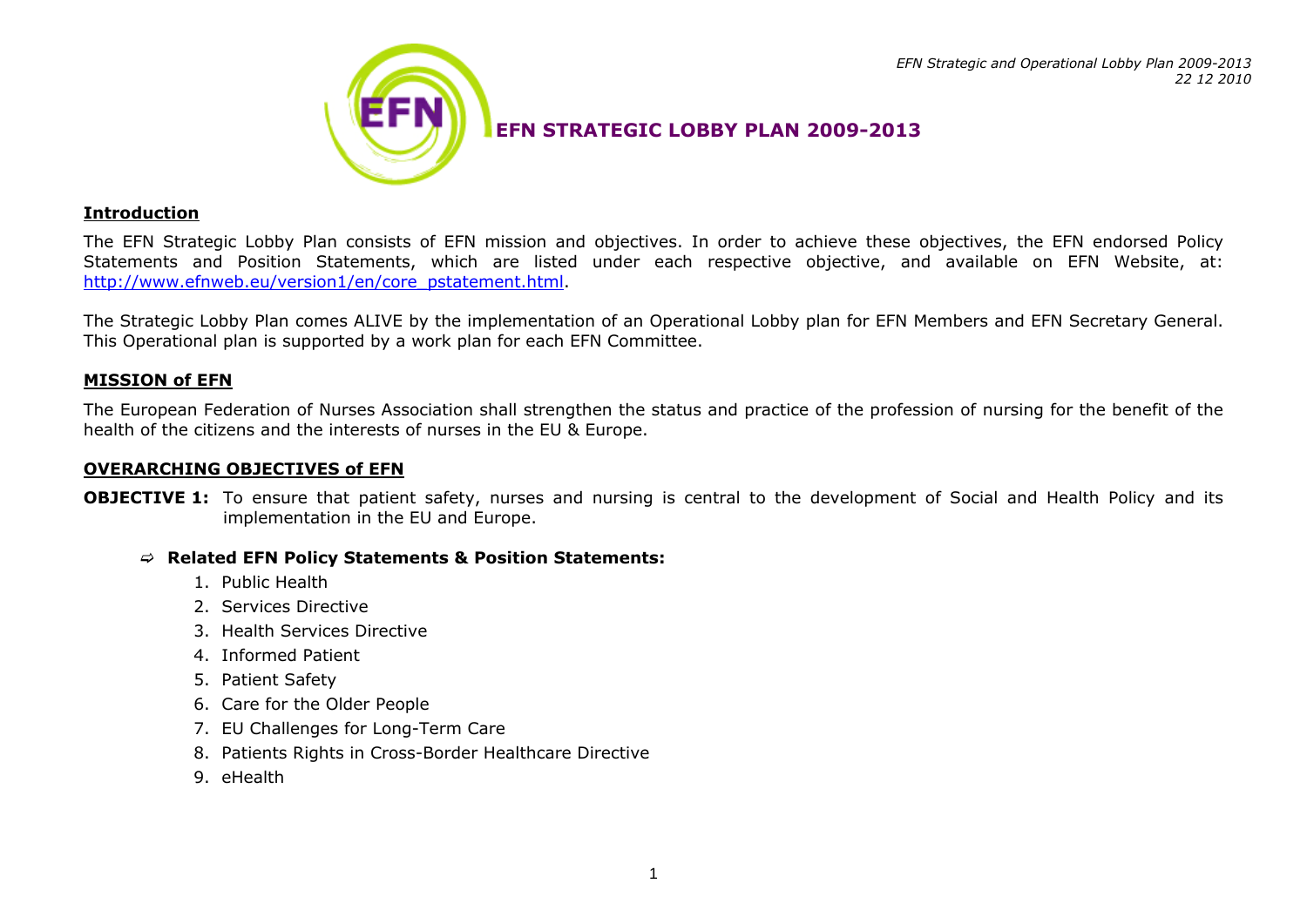**OBJECTIVE 2:** To support and facilitate a qualitative and equitable health service in the EU and Europe by a strategic contribution to the development of a sufficient, effective, competent and motivated workforce of nurses.

## **Related EFN Policy Statements & Position Statements:**

- 1. EFN Good Practice Guidance on International Nurses Recruitment
- 2. Synergy on Directive 36 Bologna EQF
- 3. The Bologna Process and Tuning
- 4. Reuse of Medical Devices
- 5. Prevention of Sharp Injuries
- 6. Skill Needs Skill Mix and Task Shifting in Nursing
- 7. Working Time Directive
- 8. Pension
- 9. EU Quality and Safety Standards in Nursing Care

**OBJECTIVE 3:** Strengthening EFN representation in the EU and Europe and develop EFN key role as bridge between NNA and decisionmakers in the EU institutions.

#### **Related EFN Policy Statements & Position Statements:**

- 1. Continuing Professional Development (CPD)
- 2. EU Directive on Mutual Recognition of Professional Qualifications Directive 36
- 3. Structural and Social Cohesion Funds
- 4. European Nursing Research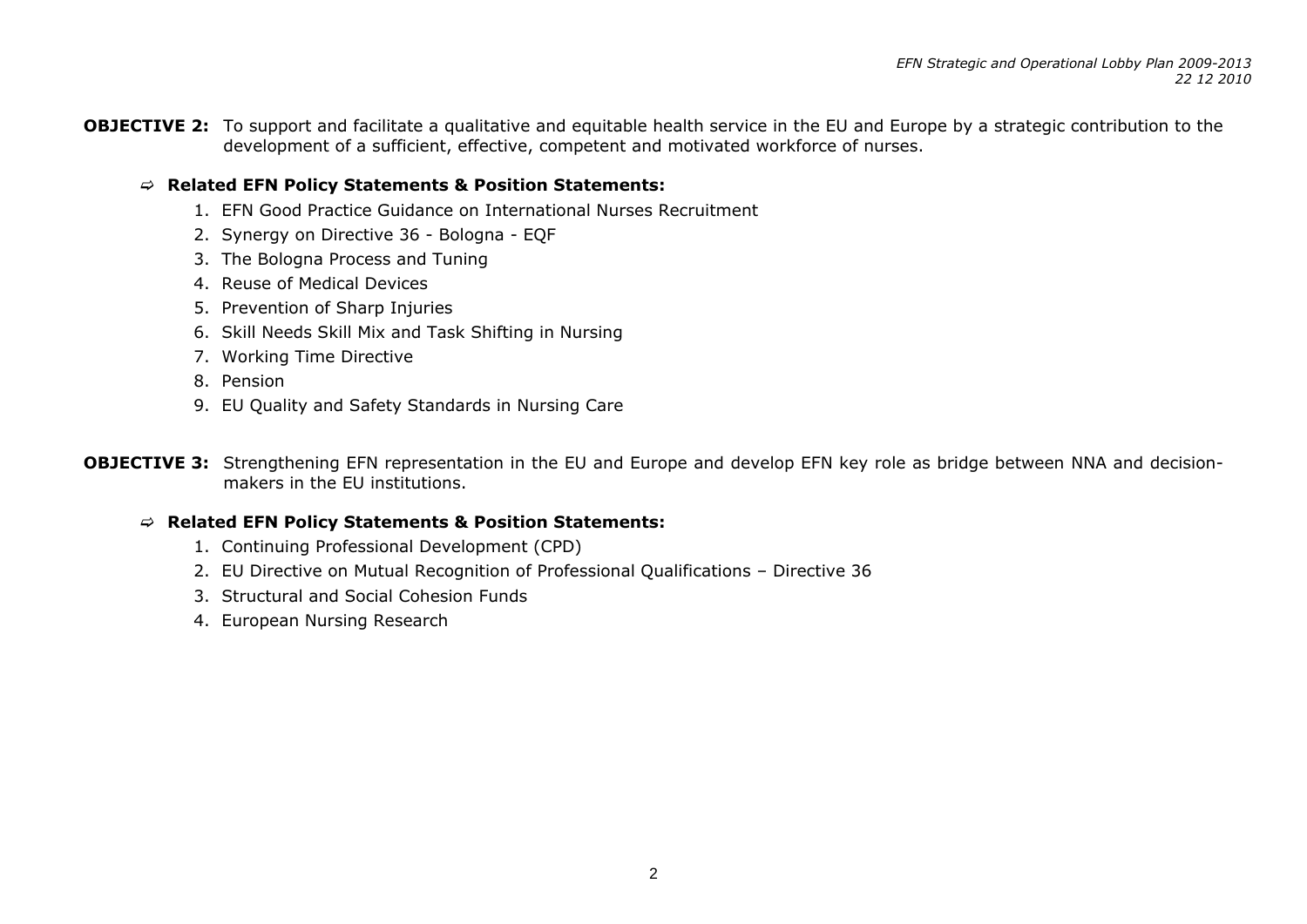

#### *EFN Strategic and Operational Lobby Plan 2009-2013 22 12 2010*

## **EFN OPERATIONAL LOBBY PLAN 2009-2013**

*1. EFN Lobby Actions related to EFN Objective 1*

| <b>Title</b>                                                                                                        | <b>Type of Proposal</b>                                                                                                                                                                                                          | <b>Scope and Objectives</b>                                                                                                                                                                                                                                                                           | <b>Lead Committee</b>                                                                                                                                                                                                                                                                                                    | <b>Priority/Timeframe</b><br><b>Implementation</b>                                                                                                              |
|---------------------------------------------------------------------------------------------------------------------|----------------------------------------------------------------------------------------------------------------------------------------------------------------------------------------------------------------------------------|-------------------------------------------------------------------------------------------------------------------------------------------------------------------------------------------------------------------------------------------------------------------------------------------------------|--------------------------------------------------------------------------------------------------------------------------------------------------------------------------------------------------------------------------------------------------------------------------------------------------------------------------|-----------------------------------------------------------------------------------------------------------------------------------------------------------------|
| 1.1<br>Directive on the<br>application of<br>patients' rights in<br>cross-border<br>healthcare                      | Commission proposal for a<br>Directive<br>Co-decision<br>procedure:<br>Council Conclusions - June<br>2010<br>Proposal frozen by Spanish<br>and Belgium EU Presidency -<br>Focus on Hungarian and<br>Polish EU Presidency in 2011 | Answer to European Court of<br>Justice cases related to patient<br>mobility<br>Prior Authorisation,<br>Definition<br>Hospital and non-Hospital Care<br>Quality<br>Standards,<br>Costs,<br>Literacy,<br>Health<br>Indemnity<br>Insurance,<br>e-health<br>and<br>prescribing<br>medicines               | <b>Public Policy Committee: lobby</b><br>based on EFN position on the<br>Health<br>Directive;<br>prepare<br>amendments to the<br>European<br>Parliament;<br>collect<br>national<br>debates outcomes; participate in<br>EU events; and follow up initiative<br>"Hospital<br>standards<br>for<br>on<br>European patients". | High Lobby Priority<br>Co-decision procedure 2009-2011<br>other<br>Alliance<br>Health<br>Care<br>Professionals, EPSU, EPHA, EHMA<br>and EPF                     |
| $1.2$<br>Council<br>Recommendation<br>on Patient Safety<br>and Healthcare<br><b>Associated</b><br><b>Infections</b> | DG Sanco Non-Legislative<br>action/Communication<br>Recommendations<br>Council<br>adopted in 2010 - Follow-up<br>implementation phase                                                                                            | Providing practical<br>and<br>legal<br>mechanisms to take actions to<br>improve patient safety and<br>reduce the spread of Healthcare-<br>Associated infections<br>EFN to provide expert advice.<br>incorporated<br>EFN<br>views<br>in.<br>Council Recommendations, e.g.<br>Concept of 'Link Nurses'. | <b>Public Policy Committee: lobby</b><br>based on EFN position on Patient<br>Safety; produce amendments if<br>needed; participate in High Level<br>Group; collect national debates<br>outcomes.<br><b>NNA</b><br>Prepare<br>strategy<br>to<br>implement<br>Council<br>recommendations (social cohesion<br>funds)         | Medium Lobby Priority<br>other<br>Alliance<br>Health<br>Care<br>Professionals, HOPE and EPF                                                                     |
| 1.3<br><b>Patient</b><br><b>Information</b><br>Legislative<br>Proposal                                              | DG Sanco proposal for a<br>Directive<br>Co-decision procedure                                                                                                                                                                    | No advertising<br>Health<br>Important role<br>Care<br>professionals - face to face<br>information                                                                                                                                                                                                     | Professional<br><b>Committee:</b><br>produce amendments; participate<br>in EU events; collect national<br>debates outcomes.                                                                                                                                                                                              | Medium Lobby Priority<br>EFN alliance EPHA - taking lead                                                                                                        |
| 1.4<br><b>DG Sanco - Patient</b><br><b>Safety</b><br><b>EUNetPaS II</b>                                             | best practices in<br>Sharing<br>Patient<br>Safety:<br>culture,<br>education, good practices in<br>medication errors<br>Nursing curriculum integrate<br>EU Patient Safety module                                                  | EFN focus on Patient Safety<br>Education and change of practice<br>(example medication errors)<br>NNA to link up with National<br><b>Contact Points</b><br>Negotiate Joint Action 2011                                                                                                                | <b>Committee</b><br>Professional<br>'Education & Training in Patient<br>Safety'<br>Workforce<br>Committee<br>$\overline{\phantom{a}}$<br>Registration 'No Blame No Shame'<br>Public Policy Committee -<br>'quality of care'                                                                                              | <b>High Priority</b><br>EUNETPAS I - 2008-2010<br>EUNETPAS II - 2011-2014<br>Alliance CPME, PGEU, HOPE, EPF<br>members<br>EFN<br>linking<br>National<br>Contact |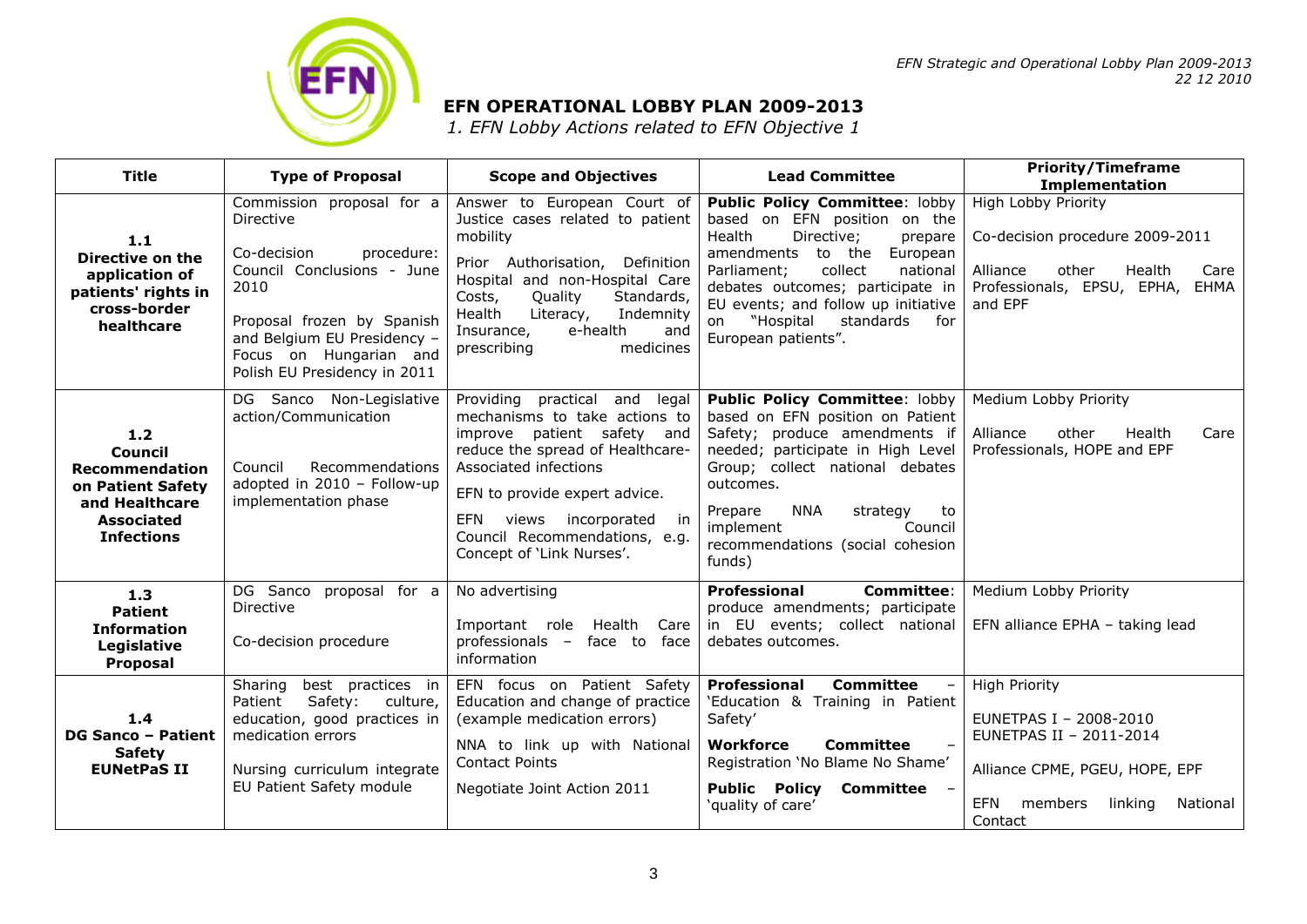

## **EFN OPERATIONAL LOBBY PLAN 2009-2013**

*2. EFN Lobby Actions related to EFN Objective 2*

| <b>Title</b>                                                                                | <b>Type of Proposal</b>                                                                                                                                                                                                                 | <b>Scope and Objectives</b>                                                                                                                                                                         | <b>Lead Committee</b>                                                                                                                                                                                                                                                           | <b>Priority/Timeframe</b><br><b>Implementation</b>                                                                                                            |
|---------------------------------------------------------------------------------------------|-----------------------------------------------------------------------------------------------------------------------------------------------------------------------------------------------------------------------------------------|-----------------------------------------------------------------------------------------------------------------------------------------------------------------------------------------------------|---------------------------------------------------------------------------------------------------------------------------------------------------------------------------------------------------------------------------------------------------------------------------------|---------------------------------------------------------------------------------------------------------------------------------------------------------------|
| 2.1<br><b>Green paper on EU</b><br><b>Workforce for</b><br><b>Health</b>                    | Sanco Non-Legislative<br>DG<br>action/Communication<br>Presidency<br>Belgium<br>EU<br>leading,<br>followed<br>by<br>Hungarian<br>and<br>Polish<br>EU<br>Presidency<br>Parliament<br>European<br>Declaration<br>Social Dialogue EFN-EPSU | Workforce,<br>Forecasting<br>&<br>Recruitment<br>Retention<br>Strategies,<br>Continuous<br>Professional Development, Skill<br>Mix & Skill Needs<br>Leading to White Paper and<br>policy initiatives | Workforce<br><b>EFN</b><br>Committee:<br>Council<br>position;<br>pro-active<br>Conclusions; European Parliament<br>Declaration<br>EFN recognised as lead on EU<br>Workforce for Health debate<br>Collecting EFN Members data to<br>support EU policy-making (Country<br>Report) | High Lobby Priority<br>2010 Council Conclusions<br>2011 Impact Assessment<br>2012 Joint Action<br>Alliance Health Care Professions &<br>EPHA as Civil Society |
| 2.2<br><b>Medical Devices</b><br>Legislative<br><b>Proposal</b>                             | DG Enterprise proposal for a<br>Directive<br>Co-decision procedure                                                                                                                                                                      | Single use medical devices<br>Protect nurses from harm                                                                                                                                              | <b>Workforce Committee: produce</b><br>amendments; participate in EU<br>events; collect national debates<br>outcomes                                                                                                                                                            | Low Lobby Priority<br>Health<br>Alliance<br>First<br>Europe,<br>EUCOMED and EPHA                                                                              |
| 2.3<br><b>Sharps Injuries</b>                                                               | DG Employment Directive<br>Implementation Phase - EU<br>Observatory (Spain)                                                                                                                                                             | Sharps injuries EU<br>legislative<br>proposal to amend<br>Directive<br>2000/54/EC<br>Protect nurses from harm                                                                                       | Workforce Committee: follow up<br>social dialog in EPSU-HOSPEEN;<br>implementation<br>of<br>Directive;<br>participate in EU events; collect<br>national debates outcomes                                                                                                        | Medium Lobby Priority<br><b>EFN</b><br>members<br>leading<br>implementation Directive<br>Alliance Health First Europe                                         |
| 2.4<br>DG Research -<br><b>Mobility -</b><br><b>Forecasting</b><br><b>Nursing Workforce</b> | Quantitative and Qualitative<br>research on mobility and<br>forecasting<br>nursing<br>workforce<br>Forecasting becomes part of<br>EU Workforce for Health<br>strategy                                                                   | EFN advisory role<br><b>EFN</b><br>members<br>national<br>in<br>platforms                                                                                                                           | <b>Workforce Committee: provide</b><br>guidance to the project and EFN<br>policy taken into account                                                                                                                                                                             | Low Lobby Priority<br>January 2009 - 2011                                                                                                                     |